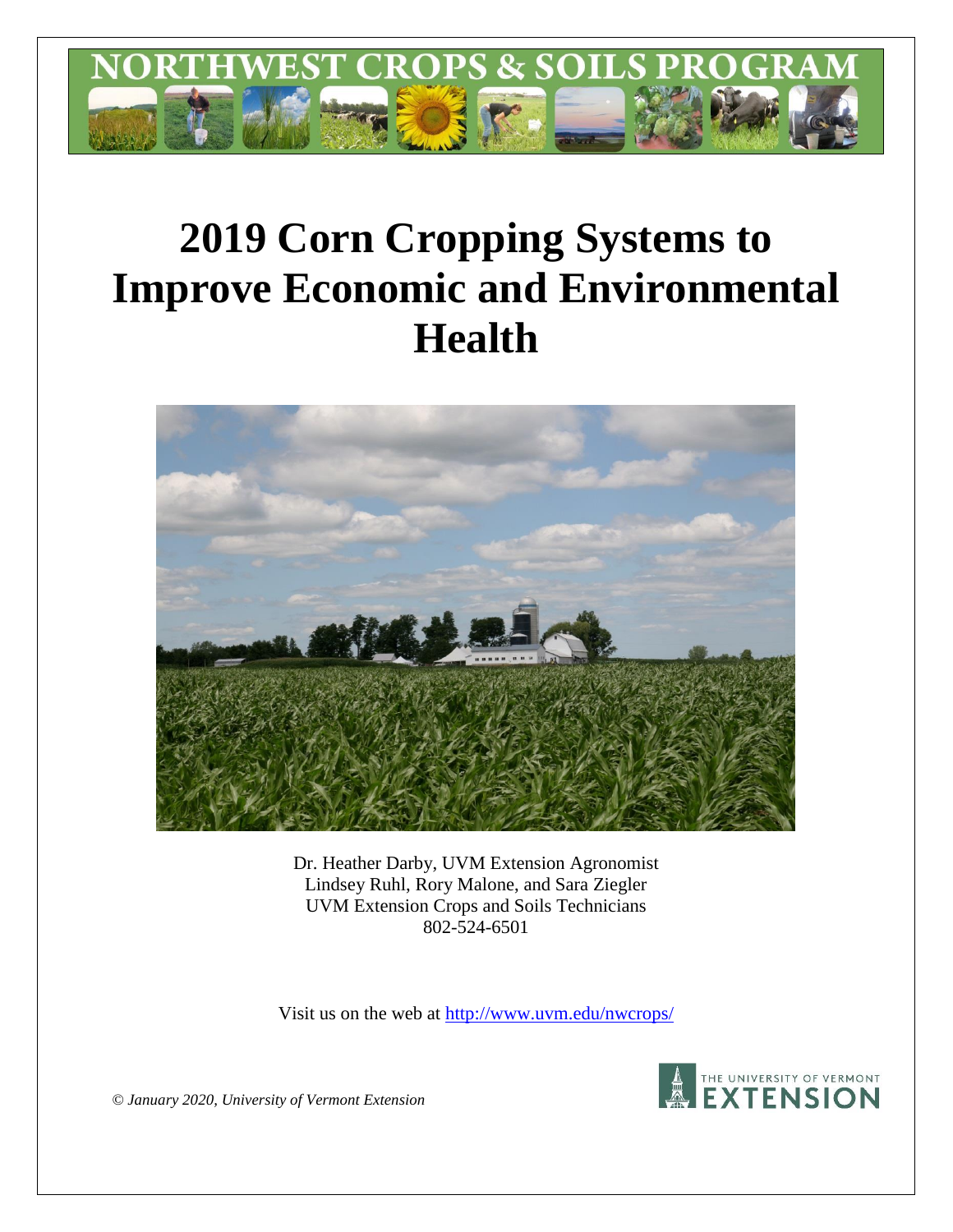# **2018 CORN CROPPING SYSTEMS TO IMPROVE ECONOMIC AND ENVIRONMENTAL HEALTH Dr. Heather Darby, University of Vermont Extension heather.darby[at]uvm.edu**

In 2018, UVM Extension's Northwest Crops & Soils Program continued a multi-year trial at Borderview Research Farm in Alburgh, VT to assess the impact of corn cropping systems on overall health and productivity of the crop and soil. Yields are important and they affect the bottom line immediately and obviously. Management choices involving crop rotation, tillage, nutrient management, and cover crops also make differences in the long term. Growing corn with practices that enhance soil quality and crop yields improves farm resiliency to both economics and the environment. This project evaluated yield and soil health effects of five different corn rotations: continuous corn, no-till, corn planted in a rotation with perennial forage, corn planted after a cover crop of winter rye, and a perennial forage fescue.

# **MATERIALS AND METHODS**

The corn cropping system trial was established at Borderview Research Farm in Alburgh, VT in 2014. The experimental design was a randomized complete block with replicated treatments of corn grown in various cropping systems (Table 1).

| <b>Crop</b>      | <b>Management method</b>                     | <b>Treatment abbreviation</b> |
|------------------|----------------------------------------------|-------------------------------|
| Corn silage      | Continuous corn, tilled                      | CC.                           |
| Corn silage      | Corn $(5th$ year), in a rotation with fescue | NC.                           |
| Corn silage      | No-till corn in alfalfa/fescue               | NT                            |
| Corn silage      | Winter cover crop, tilled                    | <b>WCCC</b>                   |
| Perennial Forage | Fescue                                       | РF                            |

**Table 1. Corn cropping system specifics for corn yield and soil health, Alburgh, VT, 2019.**

The soil type at the research site was an Amenia silt loam with 0-2% slopes (Table 2). Each cropping system was replicated 4 times in 20' x 50' plots. Soil samples were collected on 29-Apr and were submitted to the Cornell Soil Health Laboratory for the Comprehensive Assessment of Soil Health analysis. Ten soil samples from five locations within each plot were collected six inches in depth with a trowel, thoroughly mixed, put in a labeled gallon bag, and mailed. Compaction was measured at 0-6 inch depth and 6-12 inch depth by penetrometer twice at the same five locations the soil samples were collected. The compaction measurements and soil types were used by the Cornell Soil Health Laboratory to calculate surface and sub-surface hardness (psi).

Percent aggregate stability was measured by Cornell Sprinkle Infiltrometer and indicates ability of soil to resist erosion. Percent available water capacity was calculated with a Random Forest model to predict AWC from a suite of measured parameters, including percent sand, percent silt, percent clay, organic matter, active carbon, ACE Protein, respiration, wet aggregate stability, potassium, magnesium, iron, and manganese (Cornell Soil Health Manual Series, Fact Sheet Number 19-05b). Percent organic matter was measured by loss on ignition when soils are dried at 105℃ to remove water then ashed for two hours at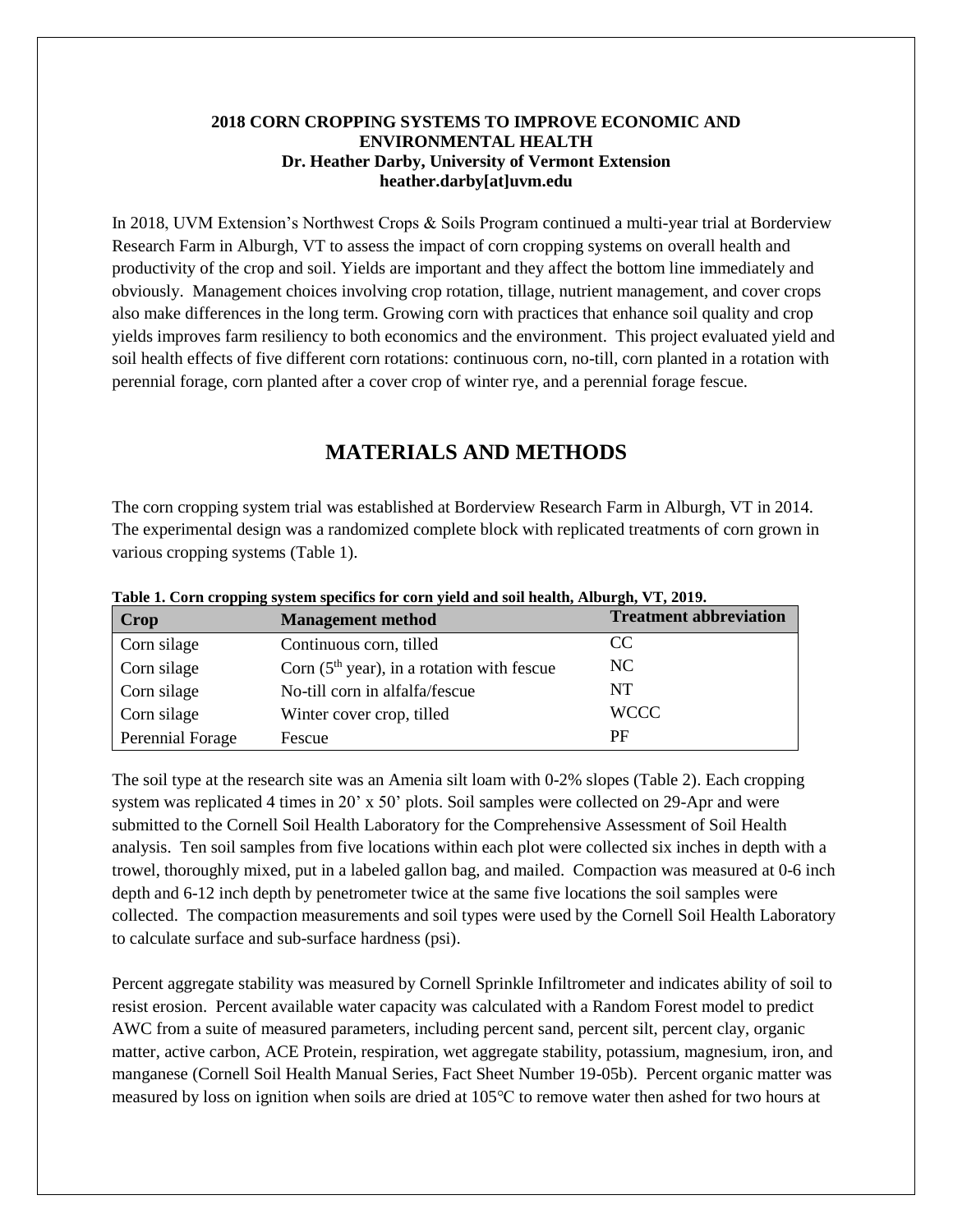500℃. Active carbon (active C mg/soil kg) was measured with potassium permanganate and is used as an indicator of available carbon (i.e. food source) for the microbial community. Soil proteins (N mg/soil g) are measured with citrate buffer extract, then autoclaved. This measurement is used to quantify organically bound nitrogen (N) that microbial activity can mineralize from soil organic matter and make plant-available. Soil respiration ( $CO<sub>2</sub>$  mg/soil g) is measured by amount of  $CO<sub>2</sub>$  released over a four-day incubation period and is used to quantify metabolic activity of the soil microbial community.

The corn variety was Syngenta's NK8618-GTA.0, which has a relative maturity (RM) of 86 days. The winter rye cover crop in the NC, CC, and WCCC treatments was plowed on 9-May. Corn was seeded in 30" rows on 13-May with a John Deere 1750 corn planter. Corn was seeded at 35,500 seeds ac<sup>-1</sup>. At planting, 250 lbs ac<sup>-1</sup> of an 18-18-18 starter fertilizer was applied.

| <b>Location</b>                              | <b>Borderview Research Farm - Alburgh, VT</b>                                                                                                                                       |  |  |
|----------------------------------------------|-------------------------------------------------------------------------------------------------------------------------------------------------------------------------------------|--|--|
| Soil type                                    | Amenia silt loam, 0-2% slope                                                                                                                                                        |  |  |
| <b>Previous crop</b>                         | Corn or Alfalfa/Fescue                                                                                                                                                              |  |  |
| Plot size (ft)                               | 20 x 50                                                                                                                                                                             |  |  |
| <b>Replications</b>                          | 4                                                                                                                                                                                   |  |  |
| <b>Management treatments</b>                 | Tilled continuous corn (CC), tilled rye cover crop (WCCC),<br>tilled fescue (NC), no-till (NT), perennial forage (PF)                                                               |  |  |
| <b>Corn variety</b>                          | Syngenta NK8618-GTA.0 (86 RM)                                                                                                                                                       |  |  |
| Seeding rates (seeds $ac^{-1}$ )             | 35,500                                                                                                                                                                              |  |  |
| <b>Planting equipment</b>                    | John Deere 1750 corn planter                                                                                                                                                        |  |  |
| <b>Plow</b> date                             | $9-May$                                                                                                                                                                             |  |  |
| <b>Planting date</b>                         | 13-May                                                                                                                                                                              |  |  |
| Row width (in.)                              | 30                                                                                                                                                                                  |  |  |
| <b>Corn Starter fertilizer (at planting)</b> | 250 lbs $ac^{-1}$ 18-18-18                                                                                                                                                          |  |  |
| <b>Chemical weed control for corn</b>        | 1 qt. Power Max <sup>®</sup> ac <sup>-1</sup> , 8-May on NT plots<br>3 pt. Lumax <sup>®</sup> EZ and 1.5 oz. Steadfast <sup>®</sup> Q ac <sup>-1</sup> , 7-Jun on all<br>corn plots |  |  |
| <b>Additional fertilizer (corn topdress)</b> | 500 lbs $ac^{-1}$ (28-0-23), 29-Jun                                                                                                                                                 |  |  |
| Forage 1 <sup>st</sup> cut date              | $28$ -May                                                                                                                                                                           |  |  |
| Forage 2 <sup>nd</sup> cut date              | 28-Jun                                                                                                                                                                              |  |  |
| Forage 3rd cut date                          | $14-Aug$                                                                                                                                                                            |  |  |
| <b>Forage fertilizer</b>                     | 110 lbs $ac^{-1}$ 46-0-0 on 4-Jun and 2-Jul                                                                                                                                         |  |  |
| Corn harvest date                            | $18-Sep$                                                                                                                                                                            |  |  |

**Table 2. Agronomic information for corn cropping system, Alburgh, VT, 2019.**

On 8-May, 1 quart of Power Max<sup>®</sup> was applied per acre for weed control on NT plots. A subsequent application of 3 pints of Lumax®EZ and 1.5 ounces of Steadfast®Q was applied per acre for weed control on 7-Jun on all corn plots. Corn was topdressed with nitrogen fertilizer by broadcast according to Pre-Sidedress Nitrate Test (PSNT) recommendations on 29-Jun. (Table 6). The PSNT soil samples were collected with a 1-inch diameter Oakfield core to six inches in depth at five locations per plot. The samples were combined by plot and analyzed by UVM's Agricultural and Environmental Testing Laboratory using KCl extract and ion chromatograph.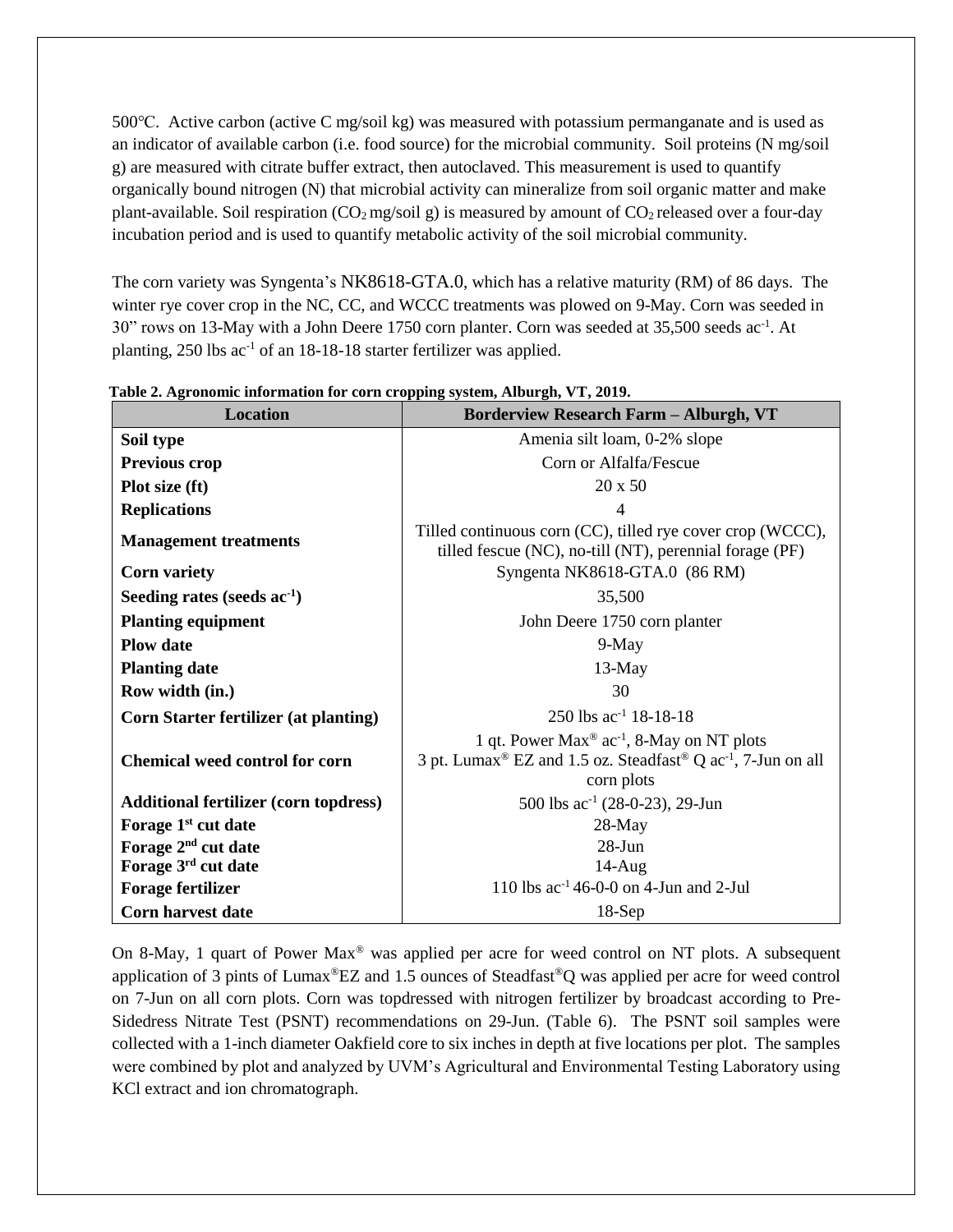Corn was harvested for silage on 18-Sep with a John Deere 2-row chopper, and weighed in a wagon fitted with scales. Corn populations were determined by counting number of corn plants in 17.5 feet section in the middle two rows of each plot. Dry matter yields were calculated and yields were adjusted to 35% dry matter. Silage quality was analyzed using the FOSS NIRS (near infrared reflectance spectroscopy) DS2500 Feed and Forage analyzer. Dried and coarsely-ground plot samples were brought to the UVM's Cereal Grain Testing Laboratory where they were reground using a cyclone sample mill (1mm screen) from the UDY Corporation. The samples were then analyzed using the FOSS NIRS DS2500 for crude protein (CP), acid detergent fiber (ADF), neutral detergent fiber (NDF), 30-hour digestible NDF (NDFD), total digestible nutrients (TDN), and Net Energy-Lactation (NEL).

Perennial forage was harvested and weighed with a Carter Forage Harvester fitted with scales in two 3' x 50' strips on 28-May, 28-Jun, and 14-Aug in fescue treatments. Perennial forage moisture and dry matter yield were calculated and yields adjusted to 35% dry matter. An approximate two-pound subsample of the harvested material from each strip was collected, dried, ground, and then analyzed at the University of Vermont's Cereal Grain Testing Laboratory, Burlington, VT, for quality analysis with the methods outlined above. CP, ADF, NDF and 48-hour digestible NDF (NDFD) were determined.

Mixtures of true proteins, composed of amino acids and non-protein nitrogen, make up the CP content of forages. The CP content of forages is determined by measuring the amount of nitrogen and multiplying by 6.25. The bulky characteristics of forage come from fiber. Forage feeding values are negatively associated with fiber since the less digestible portions of plants are contained in the fiber fraction. The detergent fiber analysis system separates forages into two parts: cell contents, which include sugars, starches, proteins, non-protein nitrogen, fats and other highly digestible compounds; and the less digestible components found in the fiber fraction. The total fiber content of forage is contained in the neutral detergent fiber (NDF). Chemically, this fraction includes cellulose, hemicellulose, and lignin. Because of these chemical components and their association with the bulkiness of feeds, NDF is closely related to feed intake and rumen fill in cows. In recent years, the need to determine rates of digestion in the rumen of the cow has led to the development of NDFD. This in vitro digestibility calculation is very important when looking at how fast feed is being digested and passed through the cow's rumen. Higher rates of digestion lead to higher dry matter intakes and higher milk production levels. Similar types of feeds can have varying NDFD values based on growing conditions and a variety of other factors. In this research, the NDFD calculations are based on 48-hour in vitro testing.

Net energy for lactation (NEL) is calculated based on concentrations of NDF and ADF. NE<sup>L</sup> can be used as a tool to determine the quality of a ration, but should not be considered the sole indicator of the quality of a feed, as NE<sup>L</sup> is affected by the quantity of a cow's dry matter intake, the speed at which her ration is consumed, the contents of the ration, feeding practices, the level of her production, and many other factors. Most labs calculate NE<sup>L</sup> at an intake of three times maintenance. Starch can also have an effect on NEL, where the greater the starch content, the higher the  $NE<sub>L</sub>$  (measured in Mcal per pound of silage), up to a certain point. High grain corn silage can have average starch values exceeding 40%, although levels greater than 30% are not considered to affect energy content, and might in fact have a negative impact on digestion. Starch levels vary from field to field, depending on growing conditions and variety.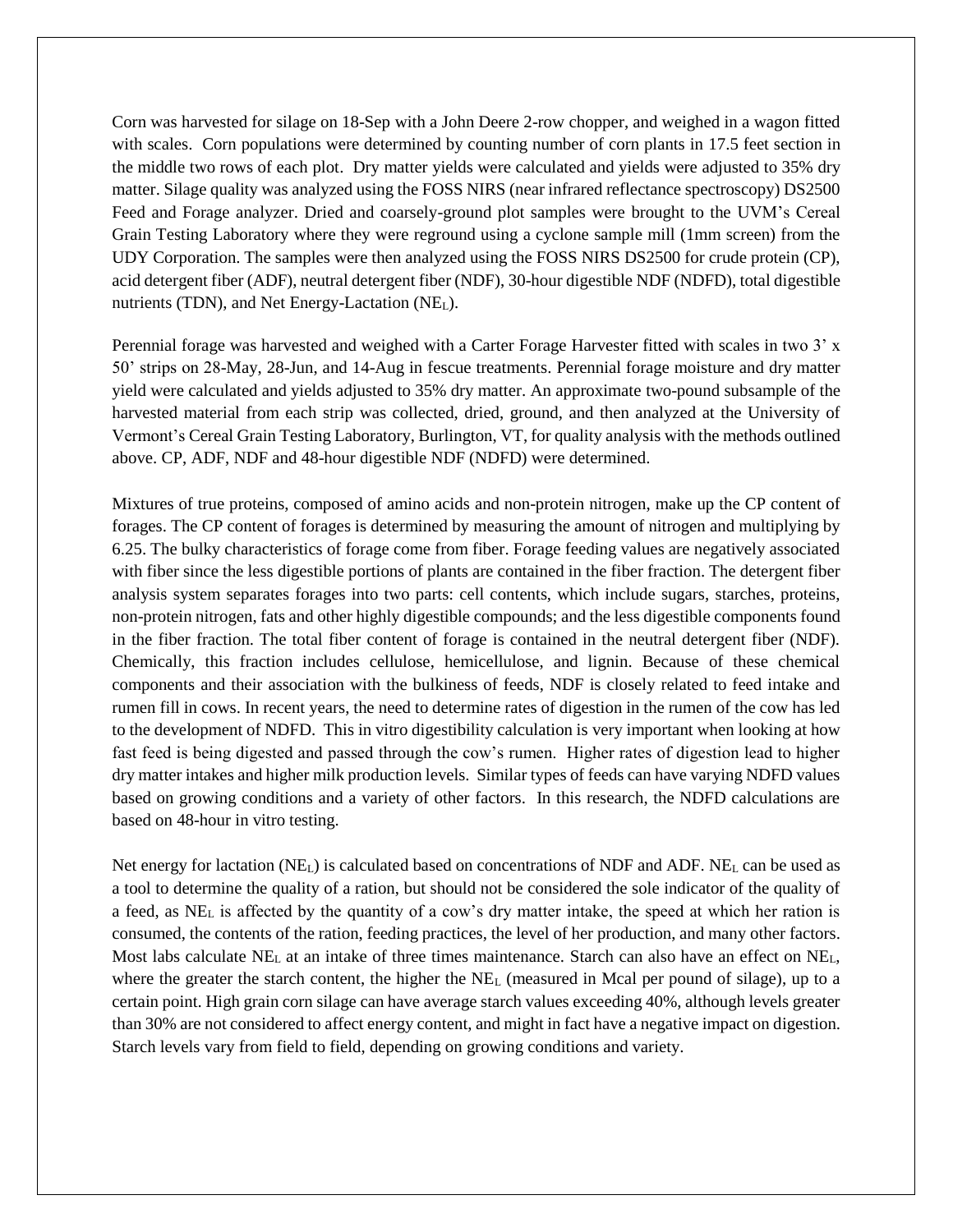Milk per acre and milk per ton of harvested feed are two measurements used to combine yield with quality and arrive at a benchmark number indicating how much revenue in milk can be produced from an acre or a ton of corn silage. This calculation relies heavily on the  $NE<sub>L</sub>$  calculation and can be used to make generalizations about data, but other considerations should be analyzed when including milk per ton or milk per acre in the decision making process.

Yield data and stand characteristics were analyzed using mixed model analysis using the mixed procedure of SAS (SAS Institute, 1999). Replications within trials were treated as random effects, and corn cropping systems were treated as fixed. Treatment mean comparisons were made using the Least Significant Difference (LSD) procedure when the F-test was considered significant ( $p<0.10$ ).

Variations in yield and quality can occur because of variations in genetics, soil, weather, and other growing conditions. Statistical analysis makes it possible to determine whether a difference among hybrids is real or whether it might have occurred due to other variations in the field. At the bottom of each table a LSD value is presented for each variable (i.e. yield). Least Significant Differences (LSDs) at the 0.10 level of significance are shown. Where the difference between two hybrids within a column is equal to or greater than the LSD value at the bottom of the column, you can be sure that for 9 out of 10 times, there is a real difference between the two hybrids. Hybrids that were not significantly lower in performance than the

highest hybrid in a particular column are indicated with an asterisk. In the following example, hybrid C is significantly different from hybrid A but not from hybrid B. The difference between C and B is equal to 1.5, which is less than the LSD value of 2.0. This means that these hybrids did not differ in yield. The difference between C and A is equal to 3.0 which is greater than the LSD value of 2.0. This means that the yields of these hybrids were significantly different

| <b>Treatment</b> | Yield  |
|------------------|--------|
| A                | 6.0    |
| B                | $7.5*$ |
| C                | 9.0    |
| <b>LSD</b>       | 2.0    |

from one another. The asterisk indicates that hybrid B was not significantly lower than the top yielding hybrid C, indicated in bold.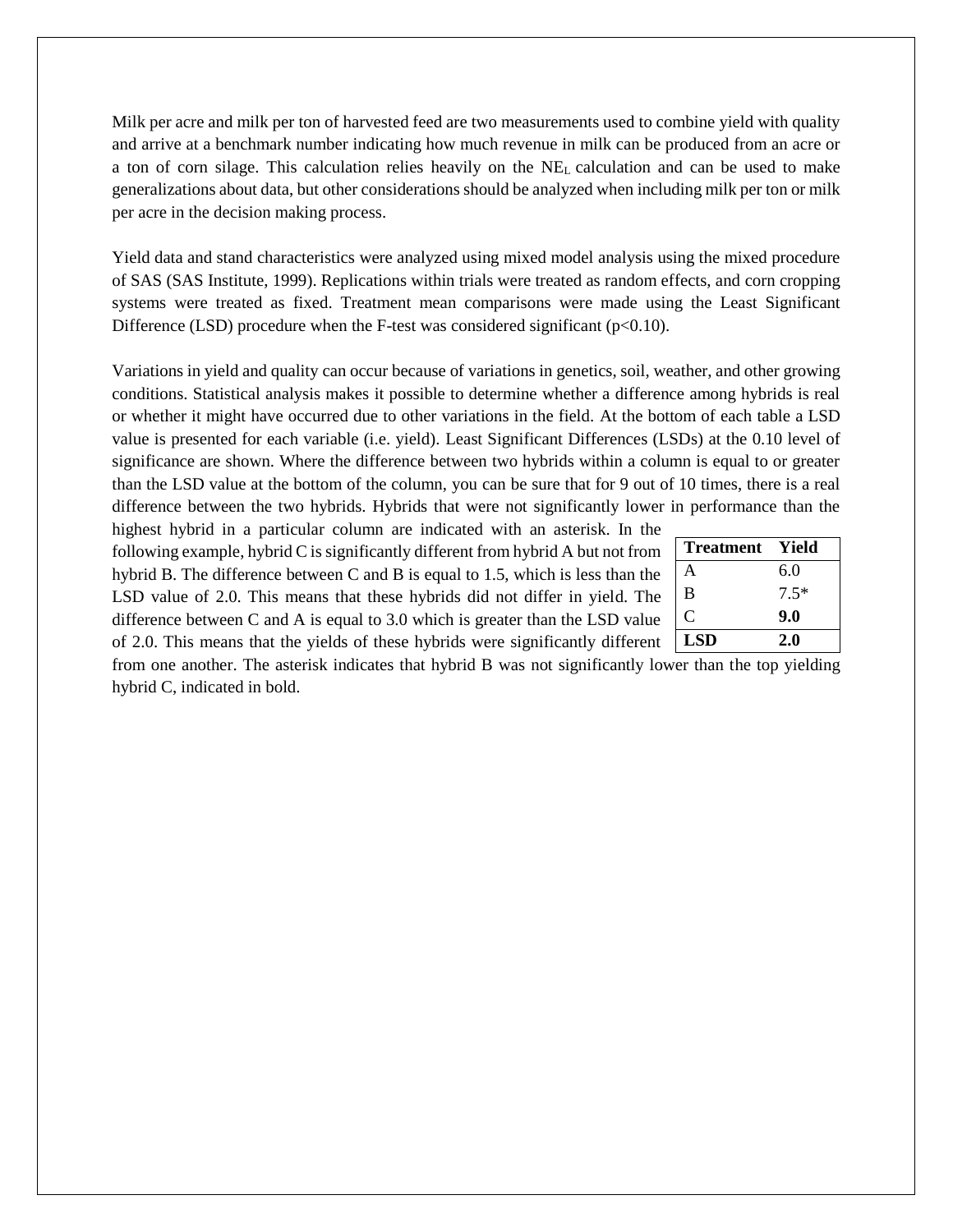# **RESULTS**

## **Weather Data**

Weather data were collected with an onsite Davis Instruments Vantage Pro2 weather station equipped with a WeatherLink data logger. Temperature, precipitation, and accumulation of Growing Degree Days (GDDs) are consolidated for the 2019 growing season (Table 3 and Table 4). Historical weather data are from 1981- 2010 at cooperative observation stations in Burlington, VT, approximately 45 miles from Alburgh, VT.

In 2019, most months of the growing season were cooler than the 30-year average. July, with an average of more than 2**°** F higher than the 30-year average, was the exception (Table 3). There was 1.17 inches less rainfall from May-September compared to the 30-year average. There were a total of 2254 Growing Degree Days (GDDs) for corn for May through September—42 GDDs more than the historical average (Table 3). There were a total of 3667 GDDs for forages for April through September — 36 GDDs less than the historical average (Table 4).

| Alburgh, VT                       | May     | June    | July    | August  | September |
|-----------------------------------|---------|---------|---------|---------|-----------|
| Average temperature $(^{\circ}F)$ | 53.3    | 64.3    | 73.5    | 68.3    | 60.0      |
| Departure from normal             | $-3.11$ | $-1.46$ | 2.87    | $-0.51$ | $-0.62$   |
|                                   |         |         |         |         |           |
| Precipitation (inches)            | 4.90    | 3.06    | 2.34    | 3.50    | 3.87      |
| Departure from normal             | 1.45    | $-0.63$ | $-1.81$ | $-0.41$ | 0.23      |
|                                   |         |         |         |         |           |
| Corn GDDs (base $50^{\circ}$ F)   | 189     | 446     | 716     | 568     | 335       |
| Departure from normal             | -9      | $-29$   | 76      | $-13$   | 17        |

#### **Table 3. Consolidated weather data and GDDs for corn, Alburgh, VT, 2019.**

Based on weather data from a Davis Instruments Vantage Pro2 with WeatherLink data logger. Historical averages are for 30 years of NOAA data (1981-2010) from Burlington, VT.

#### **Table 4. Consolidated weather data and GDDs for perennial forage, Alburgh, VT, 2019.**

| Alburgh, VT                       | April   | May     | June    | July    | August  | September |
|-----------------------------------|---------|---------|---------|---------|---------|-----------|
| Average temperature $(^{\circ}F)$ | 42.7    | 53.3    | 64.3    | 73.5    | 68.3    | 60.0      |
| Departure from normal             | $-2.11$ | $-3.11$ | $-1.46$ | 2.87    | $-0.51$ | $-0.62$   |
|                                   |         |         |         |         |         |           |
| Precipitation (inches)            | 3.65    | 4.90    | 3.06    | 2.34    | 3.50    | 3.87      |
| Departure from normal             | 0.83    | 1.45    | $-0.63$ | $-1.81$ | $-0.41$ | 0.23      |
|                                   |         |         |         |         |         |           |
| Perennial forage GDDs (base 41°F) | 163     | 391     | 700     | 995     | 846     | 572       |
| Departure from normal             | 49      | $-86$   | $-44$   | 77      | $-16$   | $-16$     |

Based on weather data from a Davis Instruments Vantage Pro2 with WeatherLink data logger. Historical averages are for 30 years of NOAA data (1981-2010) from Burlington, VT.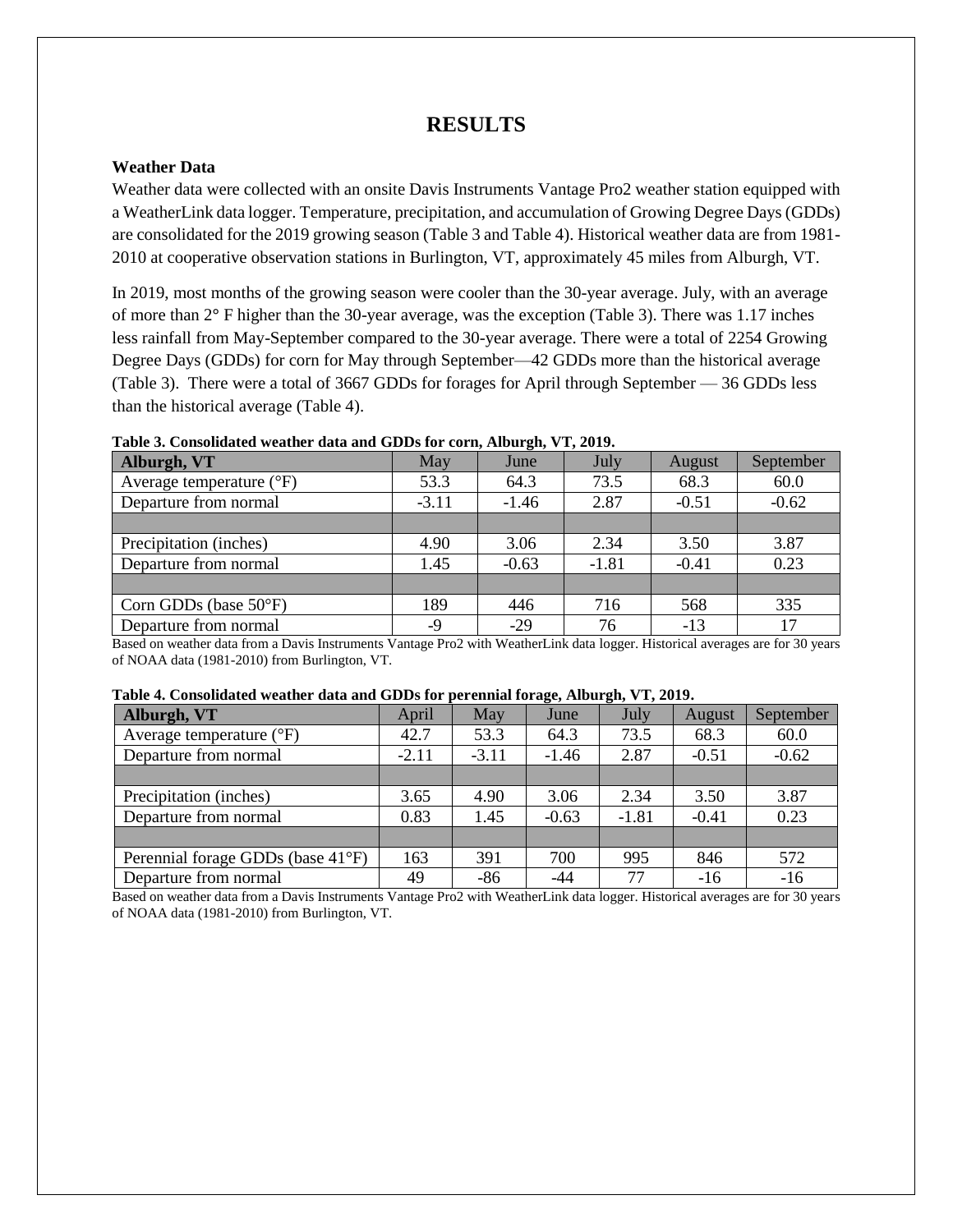### **Soil Test Results**

On 29-Apr, before planting corn, soil samples were collected on all plots (Table 5). Overall treatments that were in PF had superior soil quality when compared to any of the corn cropping systems. For the last five years, the PF treatment consistently had statistically significantly higher soil respiration than other treatments. When compared to the PF treatment, the corn treatments did not statistically significantly differ among each other in organic matter, active carbon, or soil respiration. Among the corn treatments, the NT treatment had statistically significantly higher aggregate stability, but also had significantly higher surface hardness. Overall, soil health scores among all five treatments did not have a significant difference.

| <b>Cropping</b><br>system                     | <b>Aggregate</b><br>stability<br>$\frac{9}{6}$ | <b>Available</b><br>water capacity<br>m/m | <b>Surface</b><br>hardness<br>psi | Sub-surface<br>hardness<br>psi | Organic<br>matter<br>$\frac{0}{0}$ | <b>Active</b><br>carbon<br>ppm | Soil proteins<br>$N$ mg/<br>soil g | Soil respiration<br>$CO2$ mg/<br>soil g |
|-----------------------------------------------|------------------------------------------------|-------------------------------------------|-----------------------------------|--------------------------------|------------------------------------|--------------------------------|------------------------------------|-----------------------------------------|
| CC                                            | $32.8^{d\dagger}$                              | $0.223^{ab}$                              | $52.5^{\rm a}$                    | 180 <sup>a</sup>               | 3.37 <sup>b</sup>                  | $640^{ab}$                     | 7.15                               | $0.435^{b}$                             |
| NC                                            | $42.6^\circ$                                   | $0.228$ <sup>a</sup>                      | $52.3^{\circ}$                    | $186^{ab}$                     | $3.56^{b}$                         | 593 <sup>b</sup>               | 7.31                               | 0.410 <sup>b</sup>                      |
| NT                                            | 60.6 <sup>b</sup>                              | $0.231$ <sup>a</sup>                      | 85.0 <sup>b</sup>                 | $215^{b}$                      | 3.62 <sup>b</sup>                  | 607 <sup>b</sup>               | 7.75                               | 0.471 <sup>b</sup>                      |
| <b>WCCC</b>                                   | 37.9 <sup>cd</sup>                             | $0.214^b$                                 | $63.8^{a}$                        | 201 <sup>ab</sup>              | $3.33^{b}$                         | $640^{ab}$                     | 6.68                               | 0.419 <sup>b</sup>                      |
| PF                                            | 74.7 <sup>a</sup>                              | $0.228$ <sup>a</sup>                      | $107.5^{\circ}$                   | $251^{\circ}$                  | 4.34 <sup>a</sup>                  | 703 <sup>a</sup>               | 8.17                               | $0.783^{a}$                             |
| LSD $(0.10)$ <sup><math>\ddagger</math></sup> | 6.08                                           | 0.011                                     | 20.3                              | 34.0                           | 0.36                               | 68.6                           | NS <sup>F</sup>                    | 0.137                                   |
| Trial Mean                                    | 49.7                                           | 0.225                                     | 72.2                              | 207                            | 3.64                               | 636                            | 7.41                               | 0.504                                   |

## **Table 5. Soil quality for five corn cropping systems, Alburgh, VT, 2019.**

† Within a column, treatments with that same letter did not perform significantly different from each other.

‡ LSD – Least Significant Difference at p=0.10.

¥ NS – No significant difference was determined among the treatments.

On 26-Jun, soil samples were collected for PSNT analysis (Table 6). The mean soil nitrate-N (NO<sub>3</sub>) among the treatments was 22.3 ppm with a mean N recommendation of  $63.8$  N lb ac<sup>-1</sup>. There were no statistically significant differences in PSNT results or N recommendations. Nitrogen, in the form of 28-0-23, was applied to the corn treatments at a rate of  $140 \text{ N}$  lb ac<sup>-1</sup>.

| Corn cropping system  | $NO3 - N$       | N recommendation for 25 ton |
|-----------------------|-----------------|-----------------------------|
|                       | ppm             | $ac-1$ corn                 |
| <sub>CC</sub>         | 27.3            |                             |
| NC                    | 13.3            | 95                          |
| <b>NT</b>             | 20.5            | 60                          |
| <b>WCCC</b>           | 28.0            |                             |
| $LSD(0.10)^{\dagger}$ | $NS^{\ddagger}$ | $\mathrm{NS}^\ddag$         |
| <b>Trial Mean</b>     | 22.3            | 40                          |

## **Table 6. Soil nitrate-N and N recommendations for medium and high yield potential, Alburgh, VT, 2019.**

† LSD – Least Significant Difference at p=0.10.

‡ NS – No significant difference was determined among the treatments.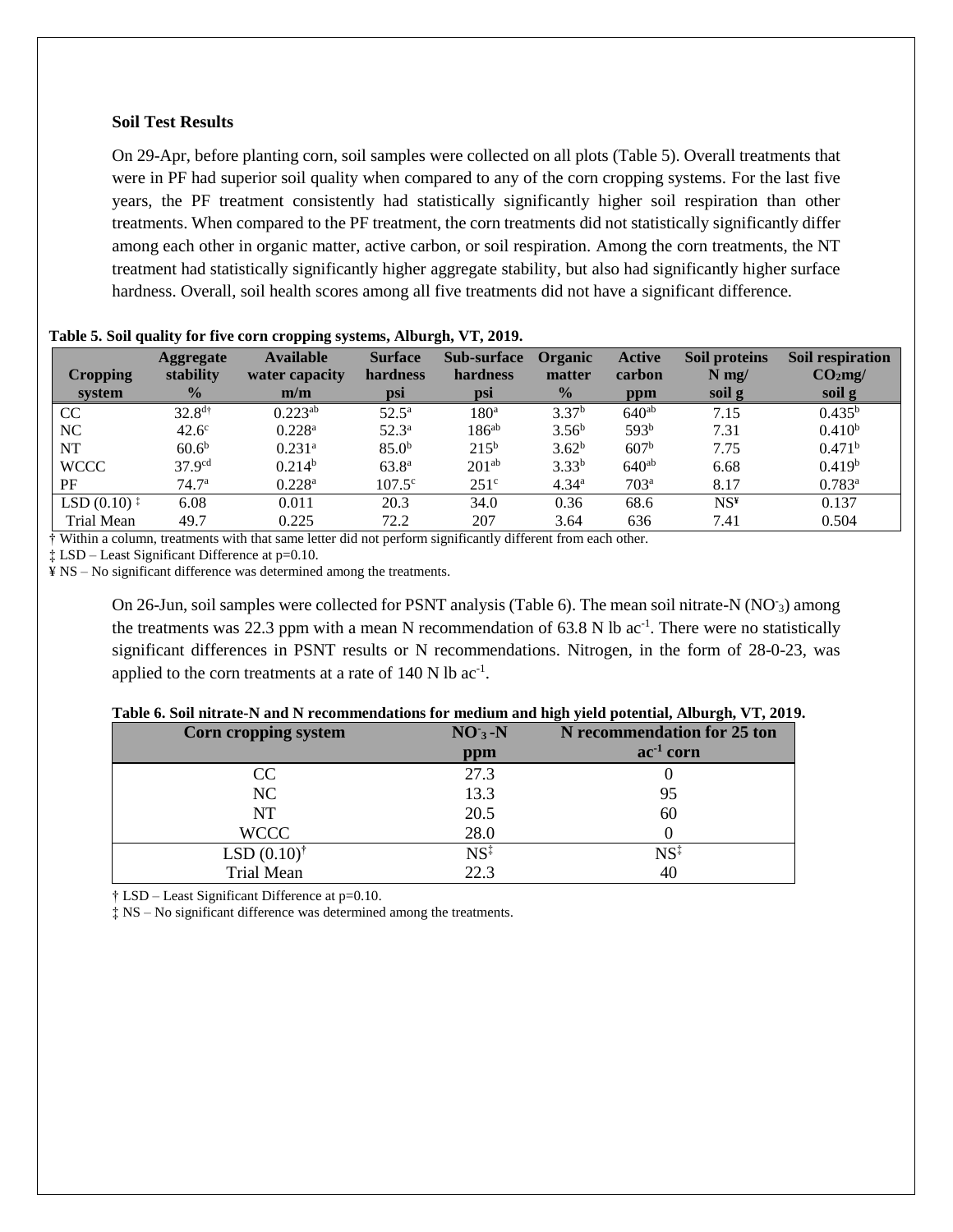## **Corn Silage Results**

On 10-Sep, data was collected on corn silage populations and plots were harvested on 18-Sep to determine moisture and yield (Table 7). Although the NT system had statistically significantly higher plant populations at harvest, it was the NC treatment that had statistically significantly higher yield. This year, there was four-ton difference between the lowest yielding treatment (WCCC) and the highest yielding treatment (NC). The CC, WCCC, and the NT treatments had significantly lower yields than the NC treatment.

| <b>Corn cropping</b>    | <b>Harvest population</b> |                   | <b>Yield at</b>                |
|-------------------------|---------------------------|-------------------|--------------------------------|
| system                  | plants ac <sup>-1</sup>   | matter %          | $35\%$ DM ton ac <sup>-1</sup> |
| CC                      | $20,125^{b\dagger}$       | $40.5^{b}$        | $20.1^{\rm b}$                 |
| NC                      | $22,250^b$                | 46.9 <sup>a</sup> | $23.4^{\circ}$                 |
| <b>NT</b>               | $24,750^{\circ}$          | 39.8 <sup>b</sup> | 20.7 <sup>b</sup>              |
| <b>WCCC</b>             | 19,875 <sup>b</sup>       | $42.3^{b}$        | $19.3^{b}$                     |
| $LSD (0.10)^{\ddagger}$ | 2,416                     | 3.37              | 2.55                           |
| Trial mean              | 21,750                    | 42.4              | 20.9                           |

|  |  |  |  | Table 7. Corn silage population, harvest dry matter and yield by treatment, Alburgh, VT, 2019. |
|--|--|--|--|------------------------------------------------------------------------------------------------|
|--|--|--|--|------------------------------------------------------------------------------------------------|

† Within a column, treatments with that same letter did not perform significantly different from each other.

‡ LSD – Least Significant Difference at p=0.10.

Standard components of corn silage quality were analyzed (Table 8). With the exception of CP, there were no significant differences in quality among cropping systems. The 2019 corn growing season had significantly less precipitation than usual which may have acted as an equalizer, decreasing silage quality to a minimum. However, it is interesting to note that the WCCC treatment had the highest amount of available nitrogen (NO-3)

|                         |                   |                 |            |            |                 |            | <b>Milk</b> |
|-------------------------|-------------------|-----------------|------------|------------|-----------------|------------|-------------|
| Corn cropping           | <b>CP</b>         | <b>ADF</b>      | <b>NDF</b> | <b>TDN</b> | NE <sub>L</sub> | <b>lbs</b> | <b>lbs</b>  |
| system                  | $%$ of DM         | % of DM         | % of DM    | % of DM    | Mcal $lb-1$     | $ton-1$    | $ac^{-1}$   |
| CC                      | $10.1^{a\dagger}$ | 21.3            | 39.6       | 63.8       | 0.737           | 3,644      | 24,399      |
| NC                      | 9.93 <sup>a</sup> | 21.7            | 39.9       | 64.0       | 0.738           | 3,647      | 27,159      |
| NT                      | $9.65^{ab}$       | 20.0            | 36.9       | 64.3       | 0.742           | 3,676      | 24,403      |
| <b>WCCC</b>             | $9.13^{b}$        | 21.4            | 39.2       | 64.5       | 0.739           | 3,653      | 23,205      |
| LSD (0.10) <sup>†</sup> | 0.581             | NS <sup>F</sup> | <b>NS</b>  | <b>NS</b>  | <b>NS</b>       | <b>NS</b>  | <b>NS</b>   |
| Trial mean              | 9.2               | 25.4            | 45.4       | 67.7       | 0.658           | 3,010      | 2,4791      |

**Table 8. Impact of cropping systems on corn silage quality, 2019.**

† Within a column, treatments with that same letter did not perform significantly different from each other.

‡ LSD – Least Significant Difference at p=0.10.

¥ NS – No significant difference was determined among the treatments.

# **Perennial Forage Results**

The perennial forage plots were analyzed for basic quality parameters (Table 9). The third harvest of PF treatments in August had a statistically significantly higher yield. This may be due to 16 days more of growth between second and third harvests (47 days) than the first and second harvest (31 days). It may also be due to higher rainfall and cooler temperatures experiences in August compared to July. Crude protein and NDFD were statistically significantly higher in the first harvest than in subsequent harvests. The first harvest had the most metrics indicating higher quality (higher CP, higher NDFD, lower ADF, and lower NDF) than the other harvests.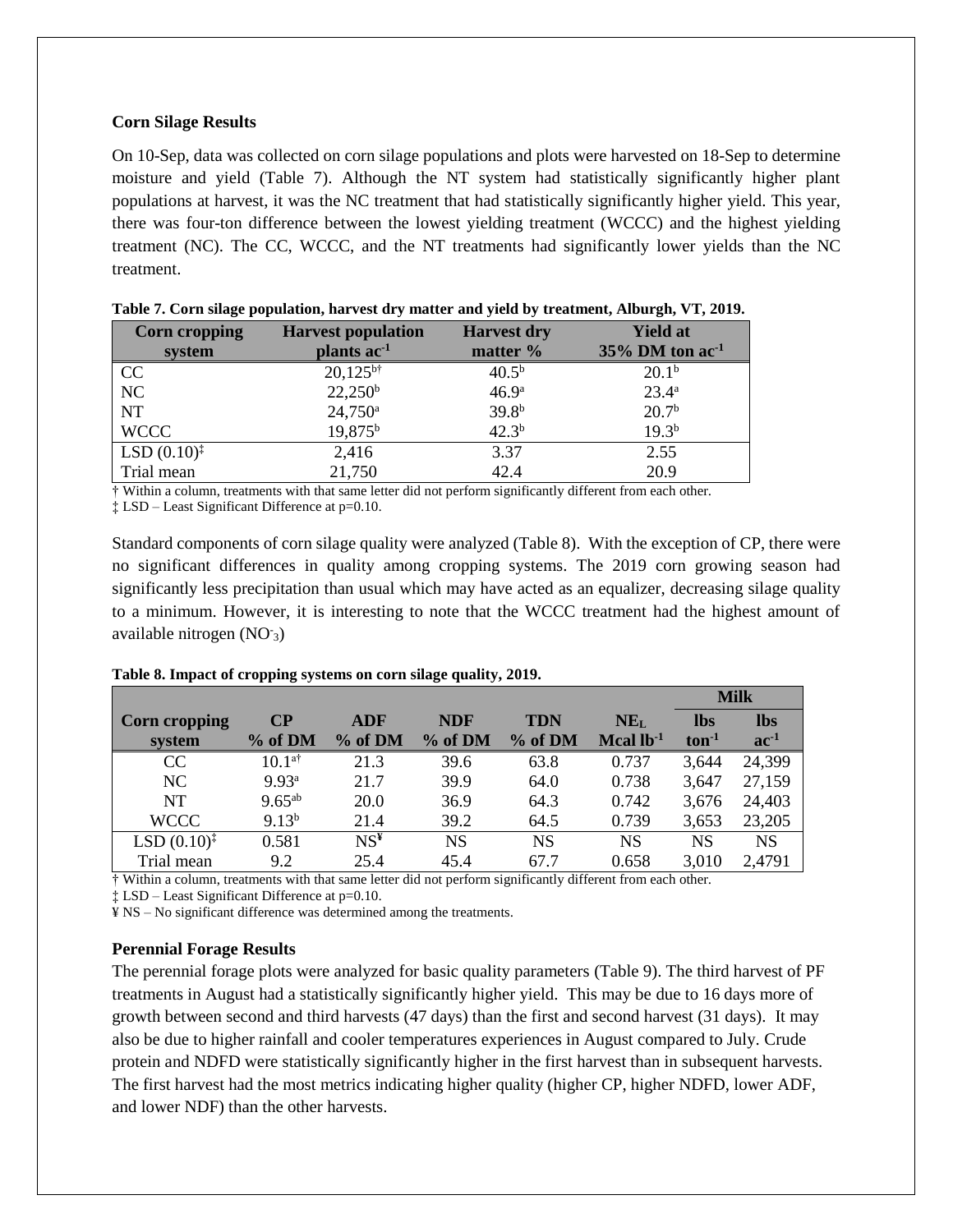| $\sim$ while $\sim$ . The paper of the state where our performance correspondence $\sim$ $\sim$ $\sim$ $\sim$ |                   |         |            |                   |                            |  |  |  |
|---------------------------------------------------------------------------------------------------------------|-------------------|---------|------------|-------------------|----------------------------|--|--|--|
| <b>Alfalfa/Fescue</b>                                                                                         | $\bf CP$          | ADF     | <b>NDF</b> | <b>NDFD</b>       | Yield                      |  |  |  |
| <b>Harvest</b>                                                                                                | % of DM           | % of DM | % of DM    | % of NDF          | $%$ DM lb ac <sup>-1</sup> |  |  |  |
| 1 <sup>st</sup> harvest 28-May                                                                                | $25.9^{a\dagger}$ | 29.6    | 44.9       | 82.7 <sup>a</sup> | $2,192^b$                  |  |  |  |
| $2nd$ harvest 28-Jun                                                                                          | 22.1 <sup>b</sup> | 31.3    | 50.5       | $75.6^b$          | $1,995^{\rm b}$            |  |  |  |
| $3rd$ harvest 14-Aug                                                                                          | 20.9 <sup>b</sup> | 32.1    | 52.4       | 70.7 <sup>b</sup> | $3,946^{\circ}$            |  |  |  |
| $LSD(0.10)$ $\ddagger$                                                                                        | 2.46              | $NS^y$  | <b>NS</b>  | 6.13              | 744                        |  |  |  |
| Trial mean                                                                                                    | 23.0              | 31.0    | 49.2       | 76.3              | 2,710                      |  |  |  |

**Table 9. Impact of harvest date on perennial forage quality, 2019.**

† Within a column, treatments with that same letter did not perform significantly different from each other.

‡ LSD – Least Significant Difference at p=0.10.

¥ NS – No significant difference was determined among the treatments.

# **DISCUSSION**

The goal of this project is to monitor soil and crop health in these cropping systems over a six-year period. Based on the analysis of the data, some conclusions can be made about the results of this year's trial. In terms of soil quality, PF systems performed best overall, with the exception of available water capacity, surface, and subsurface hardness, where it was the lowest performing treatment. This makes sense to some extent as the soil has not been aerated in these plots compared to other treatments. It also indicates that perennial forage crops may benefit from soil aeration to help alleviate soil compaction and improve nutrient cycling, water infiltration, and yields. We would expect fields with tillage to have less compact surface layers.

There were some soil quality benefits observed from not tilling the soil. Of the corn cropping systems, the NT had the best soil structure as indicated by aggregate stability and would be less prone to erosion and runoff. The NT treatments were transitioned from PF to corn six years ago and the lack of soil disturbance is reflected in many of the soil quality measurements. This treatment clearly reflects the potential for NT corn to maintain soil quality during the corn years of a rotation. However, we continue to observe a yield drag in the NT corn treatment compared to other corn treatments with tillage. Among the corn plots, the NT plots had the highest levels of compaction. The CC treatment had the lowest aggregate stability as would be predicted knowing that constant tillage will significantly impair the structure of the soil. WCCC had a small impact on aggregate stability and did not seem to improve it over CC. This system has the least potential to reduce erosion and nutrient runoff. Among the corn treatments, overall soil health score did not differ.

Although the NT treatment had statistically significantly higher populations, the NC treatment had significantly higher yield. Overall, the first harvest of the PF had the highest quality, but the third harvest had significantly higher yield. The PF treatment continued to have the best overall soil health of all the treatments.